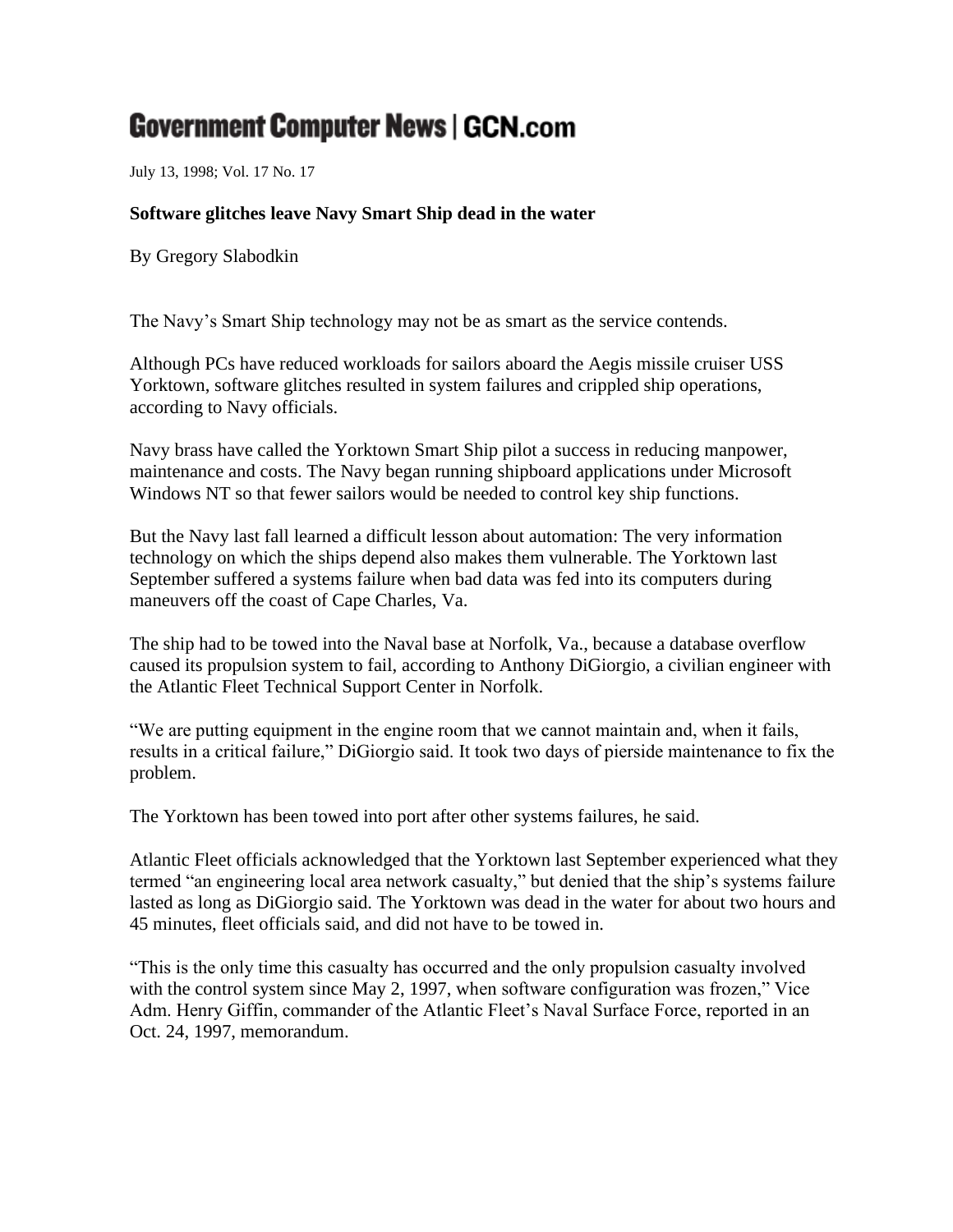Giffin wrote the memo to describe "what really happened in hope of clearing the scuttlebutt" surrounding the incident, he noted.

The Yorktown lost control of its propulsion system because its computers were unable to divide by the number zero, the memo said. The Yorktown's Standard Monitoring Control System administrator entered zero into the data field for the Remote Data Base Manager program. That caused the database to overflow and crash all LAN consoles and miniature remote terminal units, the memo said.

The program administrators are trained to bypass a bad data field and change the value if such a problem occurs again, Atlantic Fleet officials said.

But "the Yorktown's failure in September 1997 was not as simple as reported," DiGiorgio said.

"If you understand computers, you know that a computer normally is immune to the character of the data it processes," he wrote in the June U.S. Naval Institute's Proceedings Magazine. "Your \$2.95 calculator, for example, gives you a zero when you try to divide a number by zero, and does not stop executing the next set of instructions. It seems that the computers on the Yorktown were not designed to tolerate such a simple failure."

The Navy reduced the Yorktown crew by 10 percent and saved more than \$2.8 million a year using the computers. The ship uses dual 200-MHz Pentium Pros from Intergraph Corp. of Huntsville, Ala. The PCs and server run NT 4.0 over a high-speed, fiber-optic LAN.

Despite the USS Yorktown's setbacks, the Navy plans to use Smart Ship technology on other classes of ships.

The Naval Sea Systems Command in May awarded Litton Integrated Systems Corp. of Woodland Hills, Calif., a \$138.6 million contract to build Engineering Control System Equipment and Integrated Bridge Systems for CG-47 Class Aegis cruisers. The Navy also might install the equipment on DDG-51 class destroyers.

Electronic Design Inc. of Metairie, La., filed a protest of the award in late May with the General Accounting Office. The Navy has issued a stop-work order that will last until GAO rules on the protest.

Smart Ship technology is also on the amphibious ship USS Rushmore, Navy officials said.

*—Gregory Slabodkin*

**Blame it on the OS**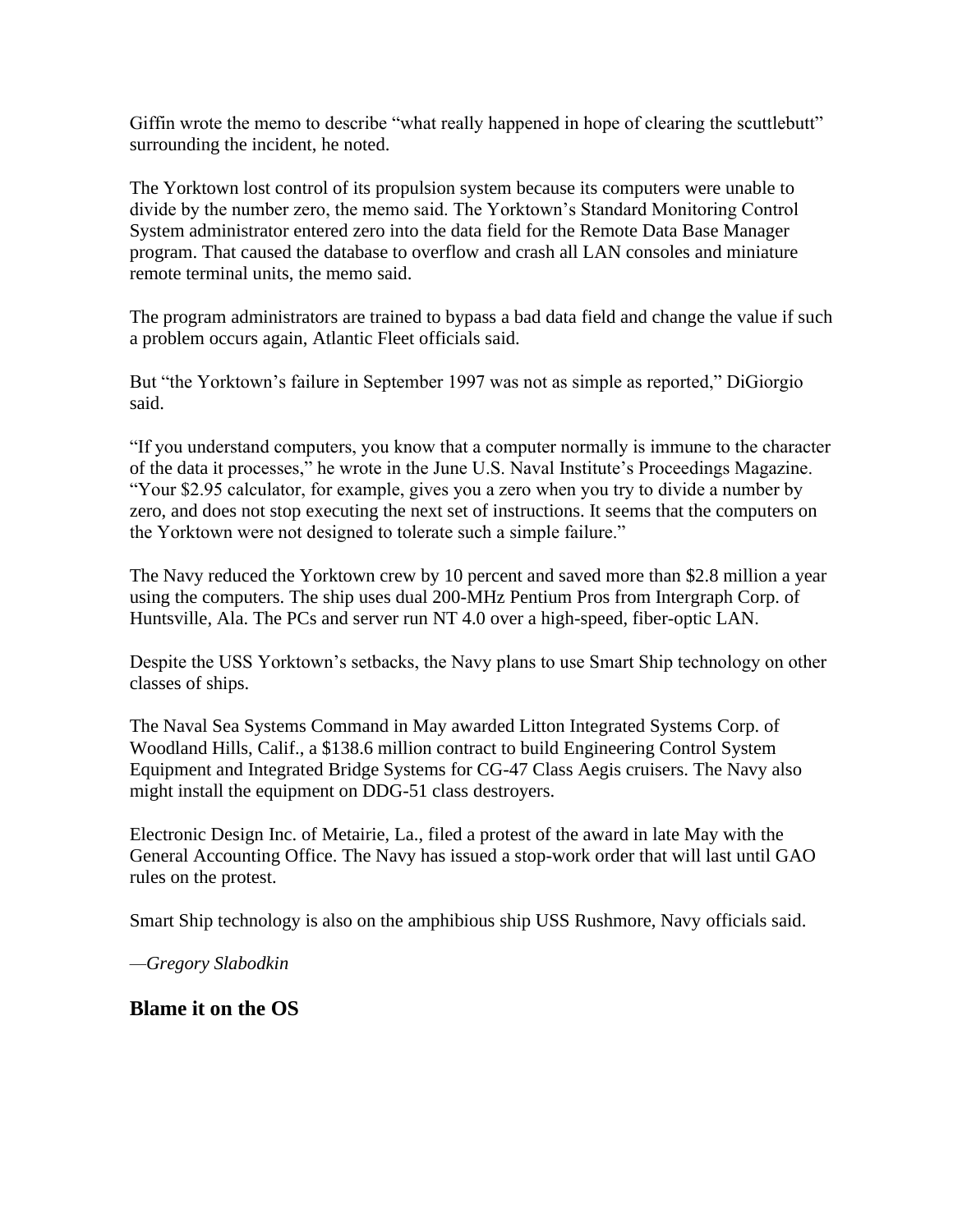But according to DiGiorgio, who in an interview said he has serviced automated control systems on Navy ships for the past 26 years, the NT operating system is the source of the Yorktown's computer problems.

NT applications aboard the Yorktown provide damage control, run the ship's control center on the bridge, monitor the engines and navigate the ship when under way.

"Using Windows NT, which is known to have some failure modes, on a warship is similar to hoping that luck will be in our favor," DiGiorgio said.

Pacific and Atlantic fleets in March 1997 selected NT 4.0 as the standard OS for both networks and PCs as part of the Navy's Information Technology for the 21st Century initiative. Current guidance approved by the Navy's chief information officer calls for all new applications to run under NT.

Ron Redman, deputy technical director of the Fleet Introduction Division of the Aegis Program Executive Office, said there have been numerous software failures associated with NT aboard the Yorktown.

"Refining that is an ongoing process," Redman said. "Unix is a better system for control of equipment and machinery, whereas NT is a better system for the transfer of information and data. NT has never been fully refined and there are times when we have had shutdowns that resulted from NT".

The Yorktown has been towed into port several times because of the systems failures, he said.

"Because of politics, some things are being forced on us that without political pressure we might not do, like Windows NT," Redman said. "If it were up to me I probably would not have used Windows NT in this particular application. If we used Unix, we would have a system that has less of a tendency to go down."

Although Unix is more reliable, Redman said, NT may become more reliable with time.

The Navy is moving the service's command and control applications from Unix to NT as part of IT-21. Under IT-21, the Navy also plans to modernize ships in the Atlantic and Pacific fleets with asynchronous transfer mode LANs. Large ATM networks running NT have already been installed on the USS Abraham Lincoln and USS Essex.

But DiGiorgio said the LANs might experience a chain reaction of computer failures like those experienced on the Yorktown. That domino effect is inherent to the system design of shipboard LANs, he said.

"There is very little segregation of error when software shares bad data," DiGiorgio said. "Instead of one computer knocking off on the Yorktown, they all did, one after the other. What if this happened in actual combat?"